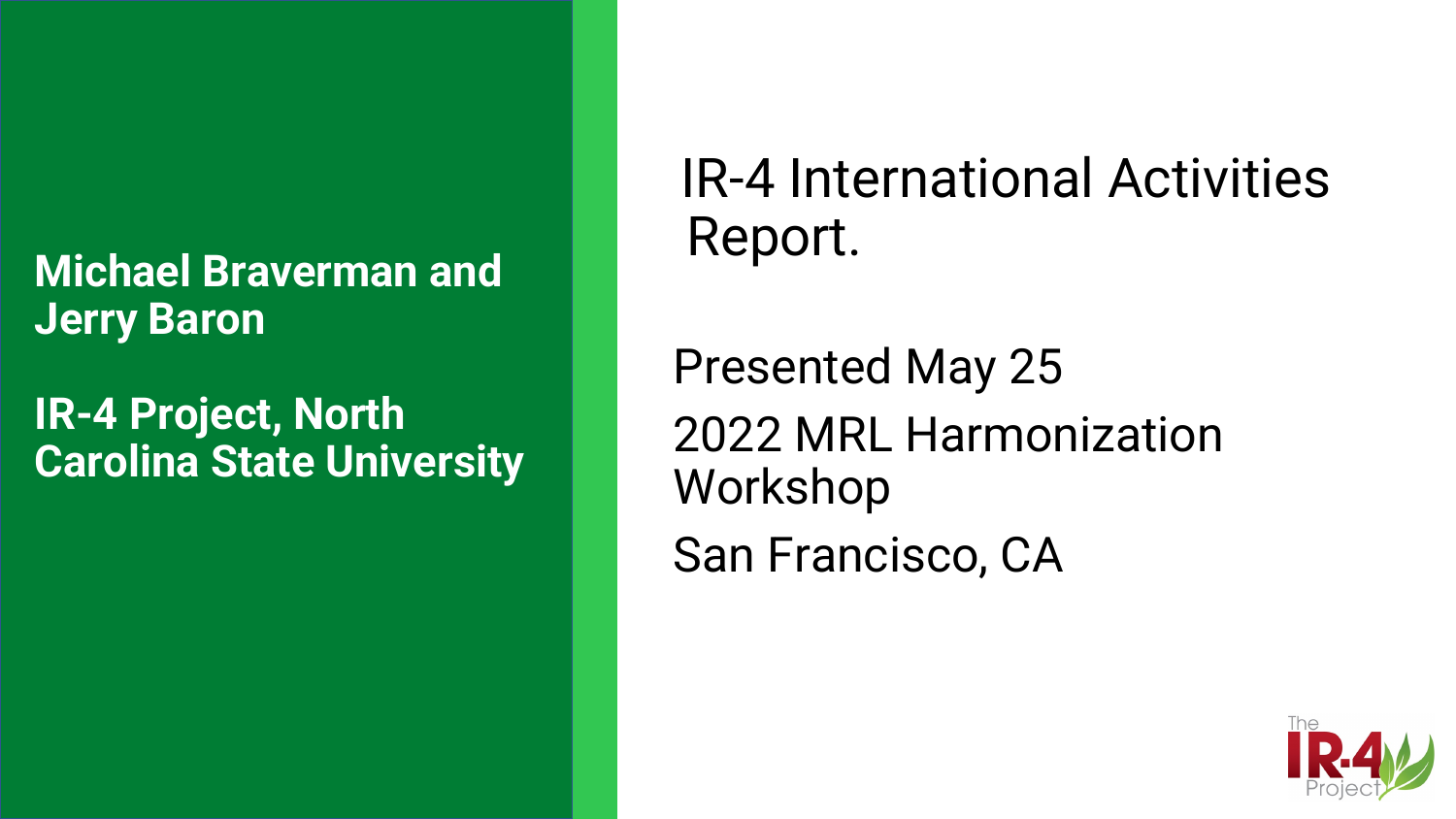## **Cooperative Network- Organizations**



[www.ir4project.org](https://nam02.safelinks.protection.outlook.com/?url=http%3A%2F%2Fwww.ir4project.org%2F&data=05%7C01%7Cmbrave%40sebs.rutgers.edu%7Cb30f198523f14a982a7808da35aee9f2%7Cb92d2b234d35447093ff69aca6632ffe%7C1%7C0%7C637881322612938798%7CUnknown%7CTWFpbGZsb3d8eyJWIjoiMC4wLjAwMDAiLCJQIjoiV2luMzIiLCJBTiI6Ik1haWwiLCJXVCI6Mn0%3D%7C3000%7C%7C%7C&sdata=jgiKTFnUVPJrUKobkrIK6kxt1QC73yxLgn%2FFnWghid4%3D&reserved=0)



**<https://minorusefoundation.org/>**



#### **[CERSA https://cals.ncsu.edu/psi/center-of-excellence](https://cals.ncsu.edu/psi/center-of-excellence-for-regulatory-science-in-agriculture/)for-regulatory-science-in-agriculture/**





National Institute of Food and Agriculture UNITED STATES DEPARTMENT OF AGRICULTURE

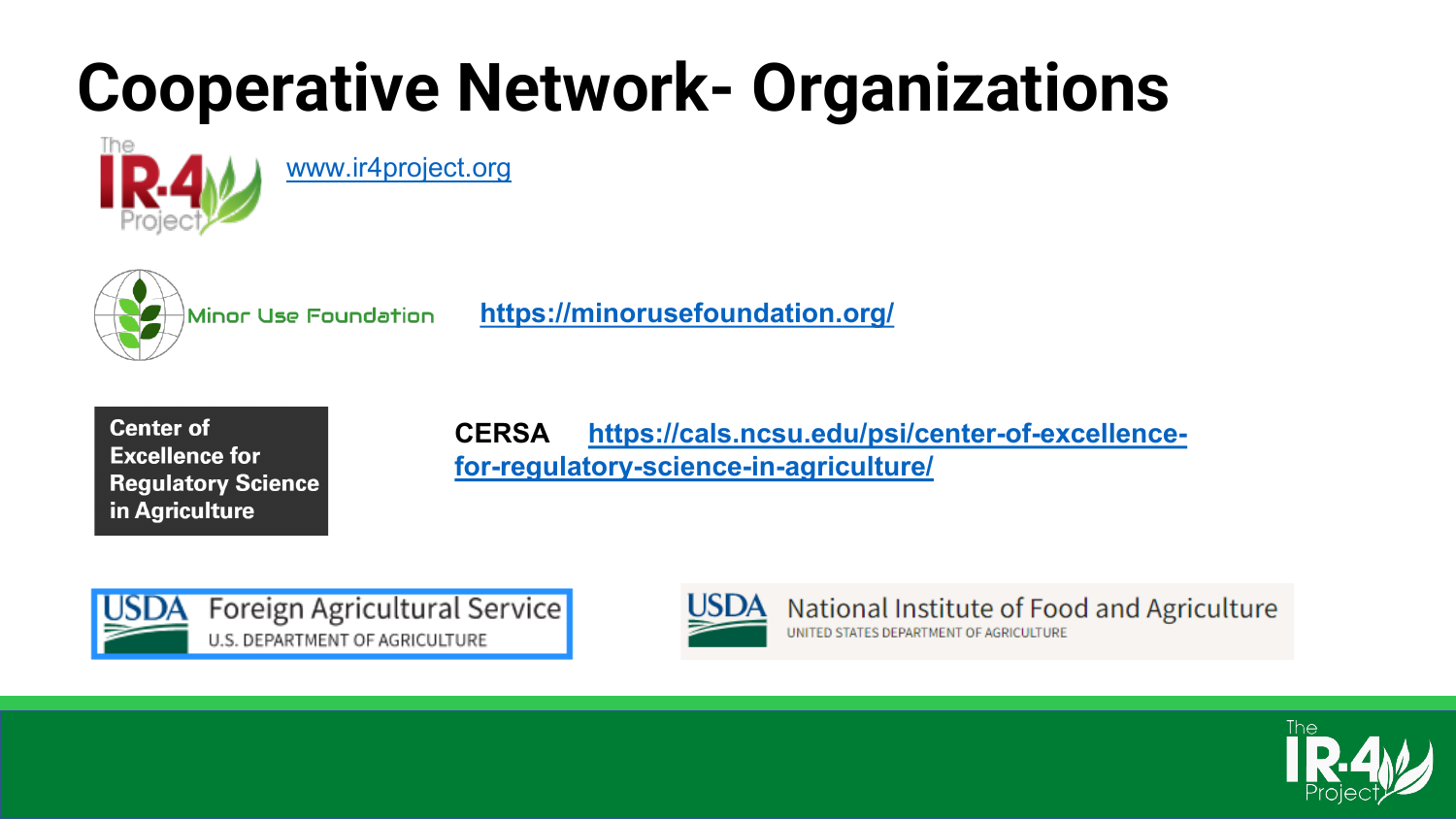

**Board Chairman**



Dirk Drost D3 Consulting, LLC



*NEW*: Anna Gore, Director of Operations

# Jason Sandahl

Ag Aligned Global





Dan Kunkel AM VAC (Former IR-4)





 $IR - 4$ 



Aus tralia (ex

APVM A)



**member**

**Ex officio** 

Jerry Baron Exec.Director of IR-4

© Minor Use Foundation,Inc 2021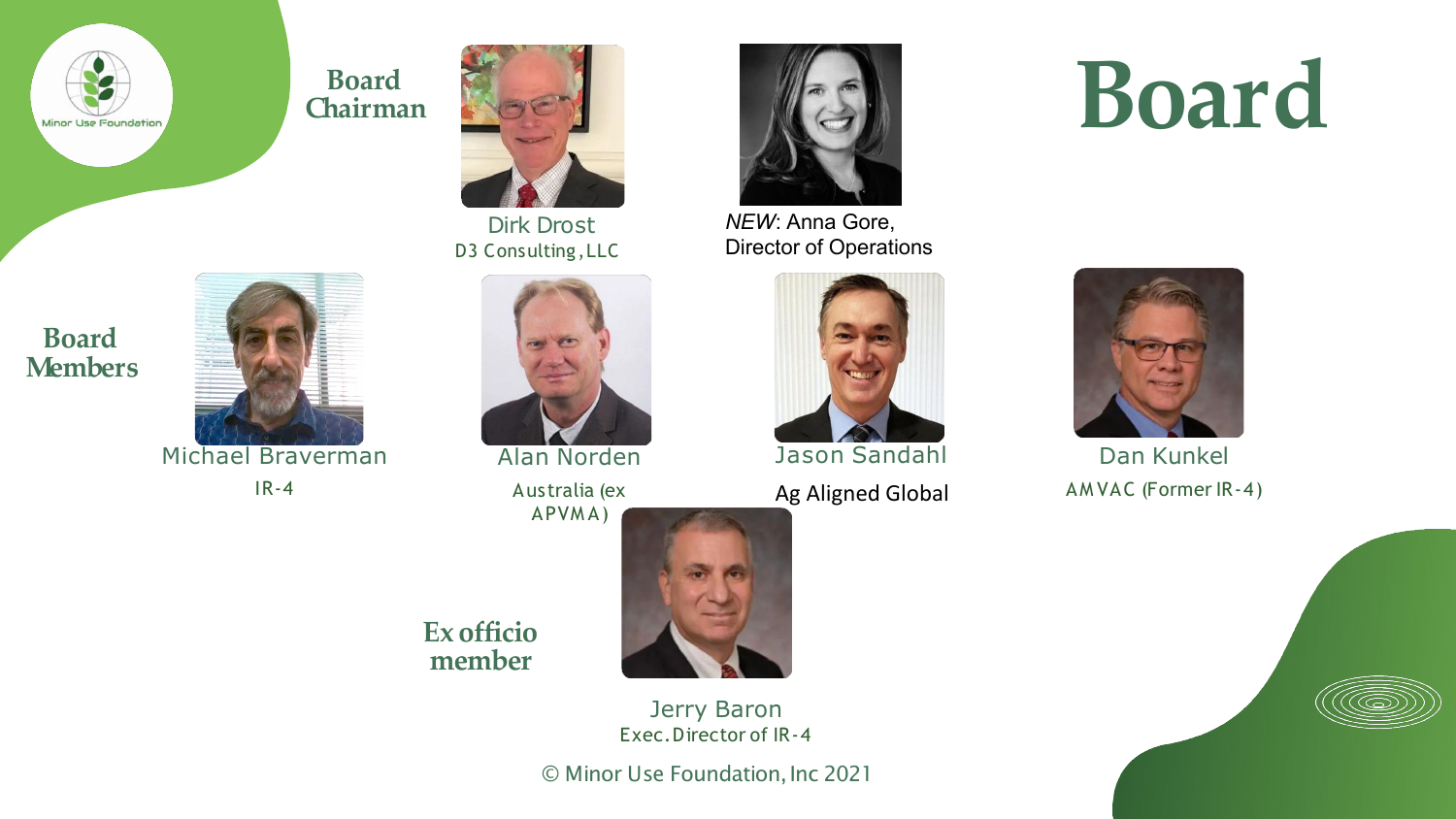#### **IR-4/Agriculture Ag-Food Canada Joint Projects 2021**

| PR#<br>Priority<br><b>Protocol</b>                               | Pesticide(MFG)                                                                  | <b>Commodity (Crop Group)</b>                                                           | <b>Crop</b><br><b>Group/</b><br><b>Subgroup</b> |
|------------------------------------------------------------------|---------------------------------------------------------------------------------|-----------------------------------------------------------------------------------------|-------------------------------------------------|
| $\frac{13094}{A \cdot \overline{13}}$                            | DIFENOCONAZOLE + AZOXYSTROBIN (SYNGEN) SPINACH (04-16A = LEAFY GREENS SUBGROUP) |                                                                                         | $04-16A$                                        |
| $\frac{13096}{A \ \overline{12}}$                                |                                                                                 | OXATHIAPIPROLIN + MANDIPROPAMID (SYNGEN) CARROT (01AB = ROOT VEGETABLES SUBGROUPS) 01AB |                                                 |
| $\frac{13080}{A \cdot \overline{12}}$                            |                                                                                 | OXATHIAPIPROLIN + MANDIPROPAMID (SYNGEN) RADISH (01AB = ROOT VEGETABLES SUBGROUPS)      | 01AB                                            |
| $\frac{12606}{A \ \overline{12}}$                                | PICARBUTRAZOX (NISSO)                                                           | GINSENG ( 01AB = ROOT VEGETABLES SUBGROUPS ) 01AB                                       |                                                 |
| $\begin{array}{c}\n12848 \\ \hline\nA \quad \hline\n\end{array}$ | PICARBUTRAZOX (NISSO)                                                           | HOPS (99 = MISC GROUP)                                                                  | 99                                              |

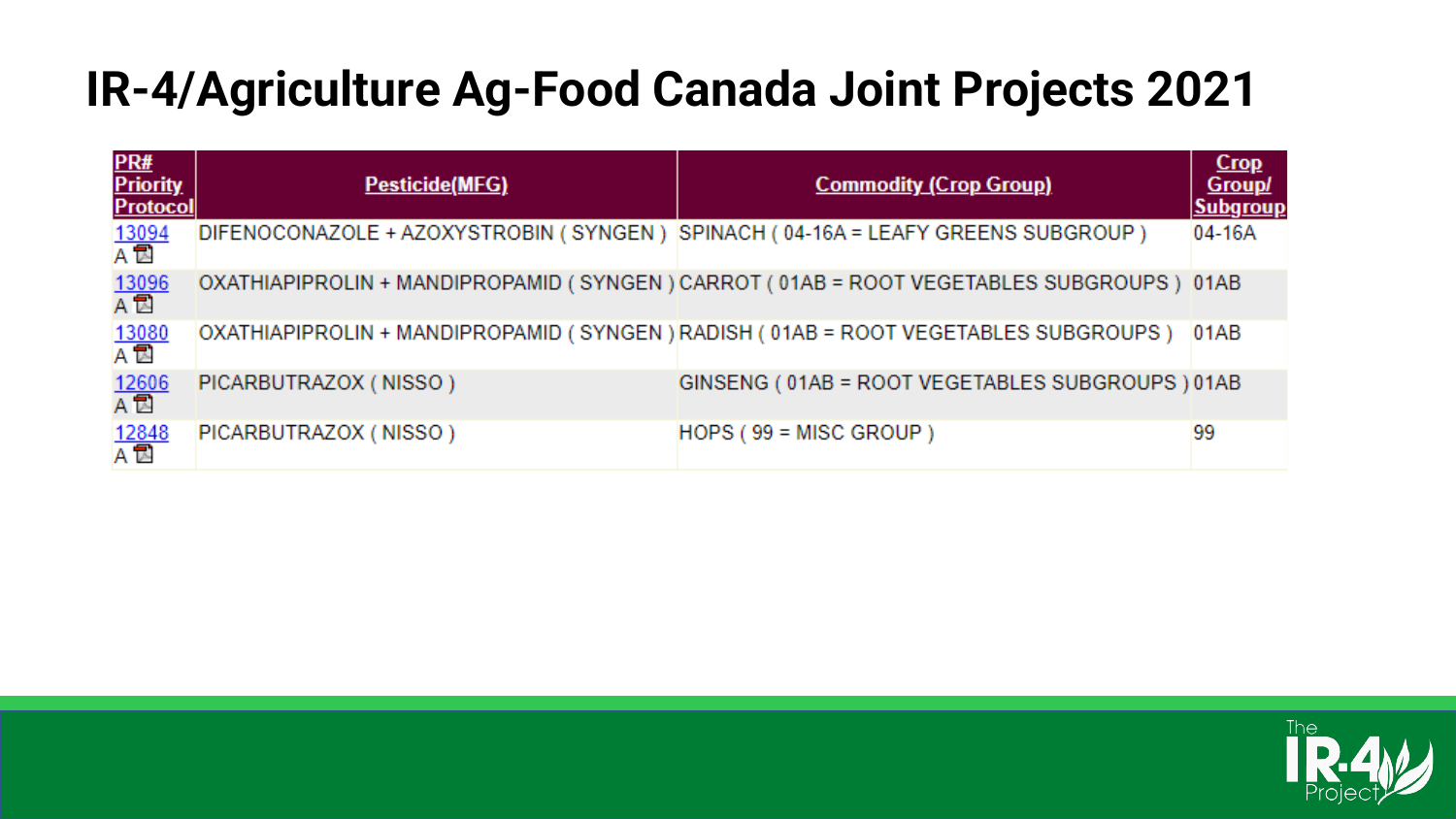#### **IR-4/Agriculture Ag-Food Canada Joint Projects 2022**

| $IR-4 PR#$ | <b>Active ingredient</b>                | <b>Crop</b>        | Target pest       |
|------------|-----------------------------------------|--------------------|-------------------|
| 13355      | GF-4031 (Corteva)                       | Strawberry         | Powdery<br>mildew |
| 12673      | Fludioxanil + Pydiflumetofen (Syngenta) | <b>GH Cucumber</b> | <b>Fusarium</b>   |
| 12935      | Pyroxasulfone (KI Chemical)             | Asparagus          | Weed control      |

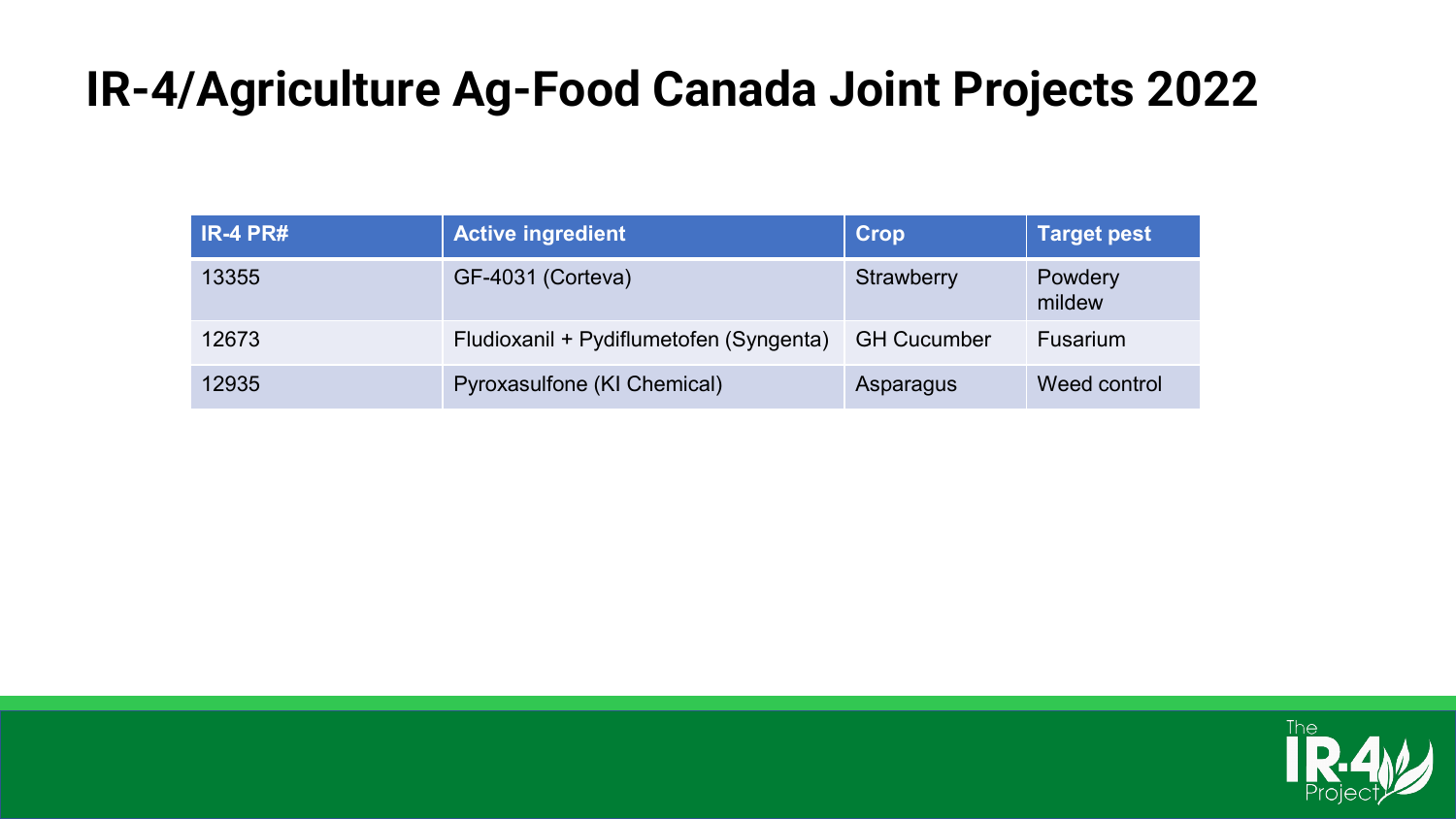#### **Global Cooperation with Benefit to US Growers**

- Mefenoxam/Green Onion Downy Mildew
- US has label based on 1980s pre-GLP data(Too old to contribute to CODEX MRL)
- Canada has label and recent residue studies
- Australia has label and recent residue trials
- EU has label and recent residue trials

Combine data to pursue CODEX MRL



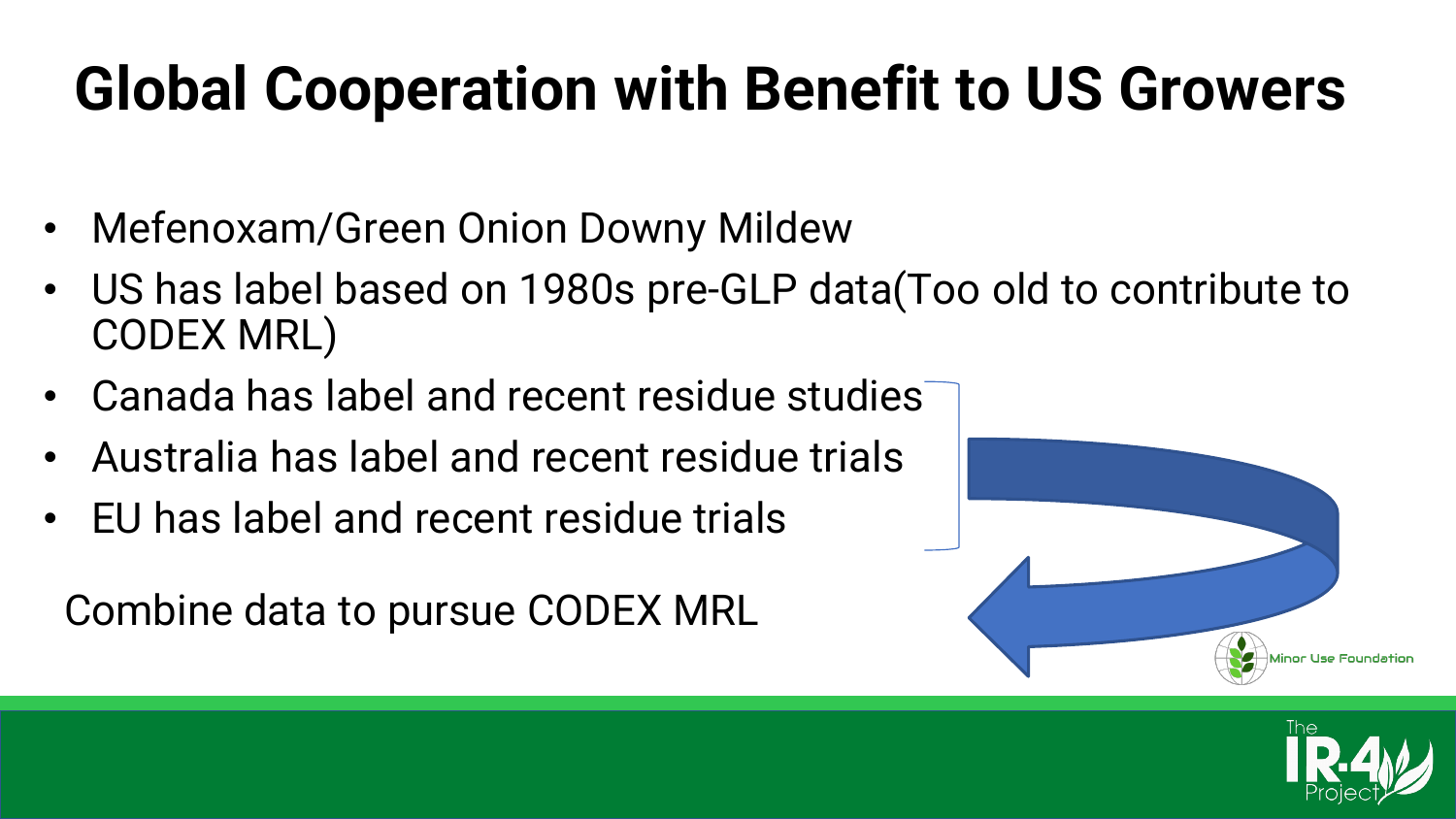### **Residue Mitigation- Gulfosinate on hops**



**Comparing** application methods, number of applications, and application timing to reduce residues of glufosinate in hop cones.

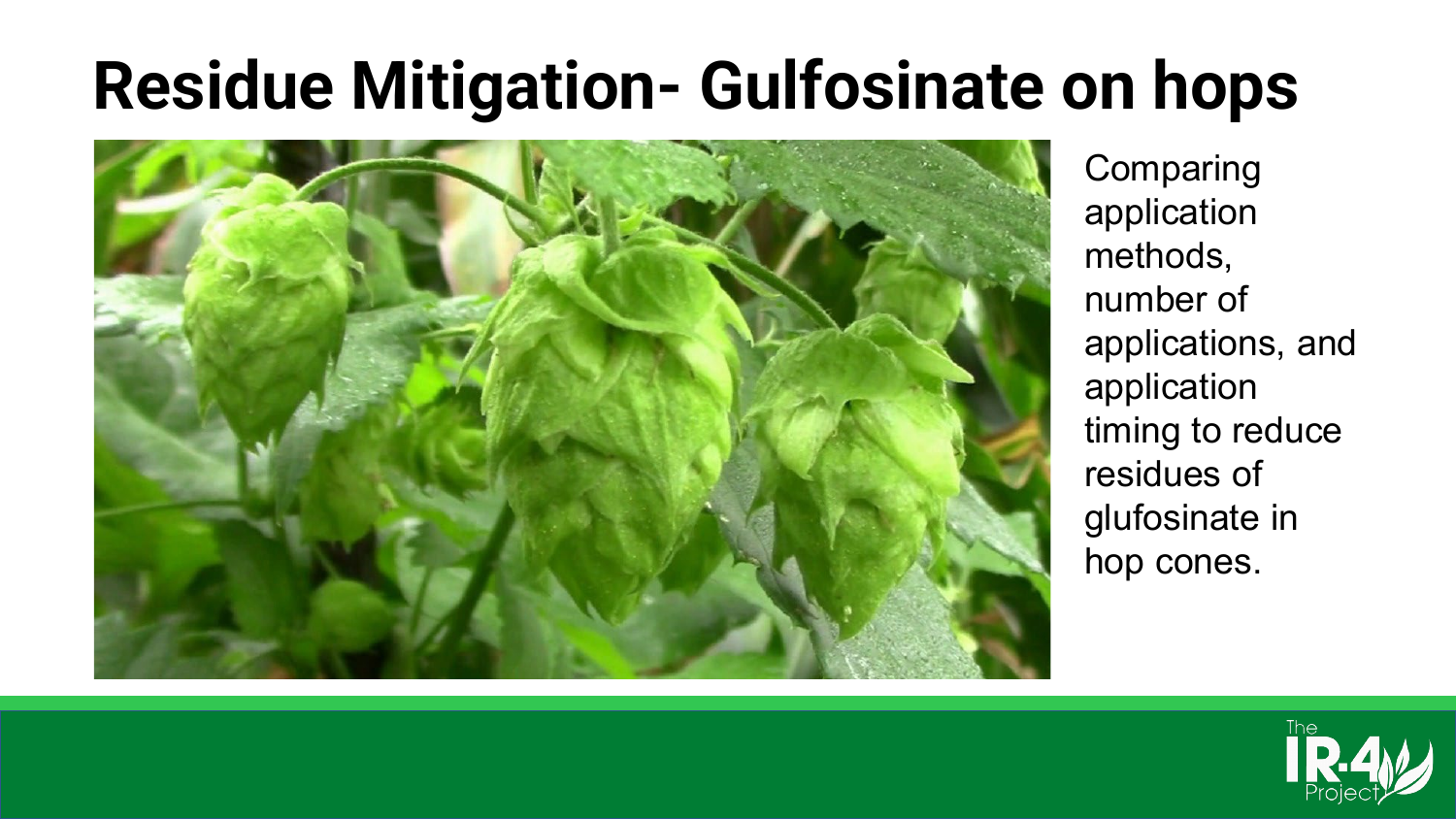## **Cooperative Network- Residue Studies**

#### Existing

Asia- Thailand, Malaysia, Vietnam, Indonesia

Africa- Kenya, Uganda, Ghana, Senegal, Tanzania

Latin America- Costa Rica, Colombia, Peru, Panama, Ecuador

N. America and Oceana- Canada, Australia, New Zealand

Under Development

Asia- Pakistan

Africa- South Africa, Rwanda, Zimbabwe

Latin America- Argentina, Guatemala, Chile, Honduras, Paraguay, Uruguay, Bolivia

Still seeking government Cooperators



Europe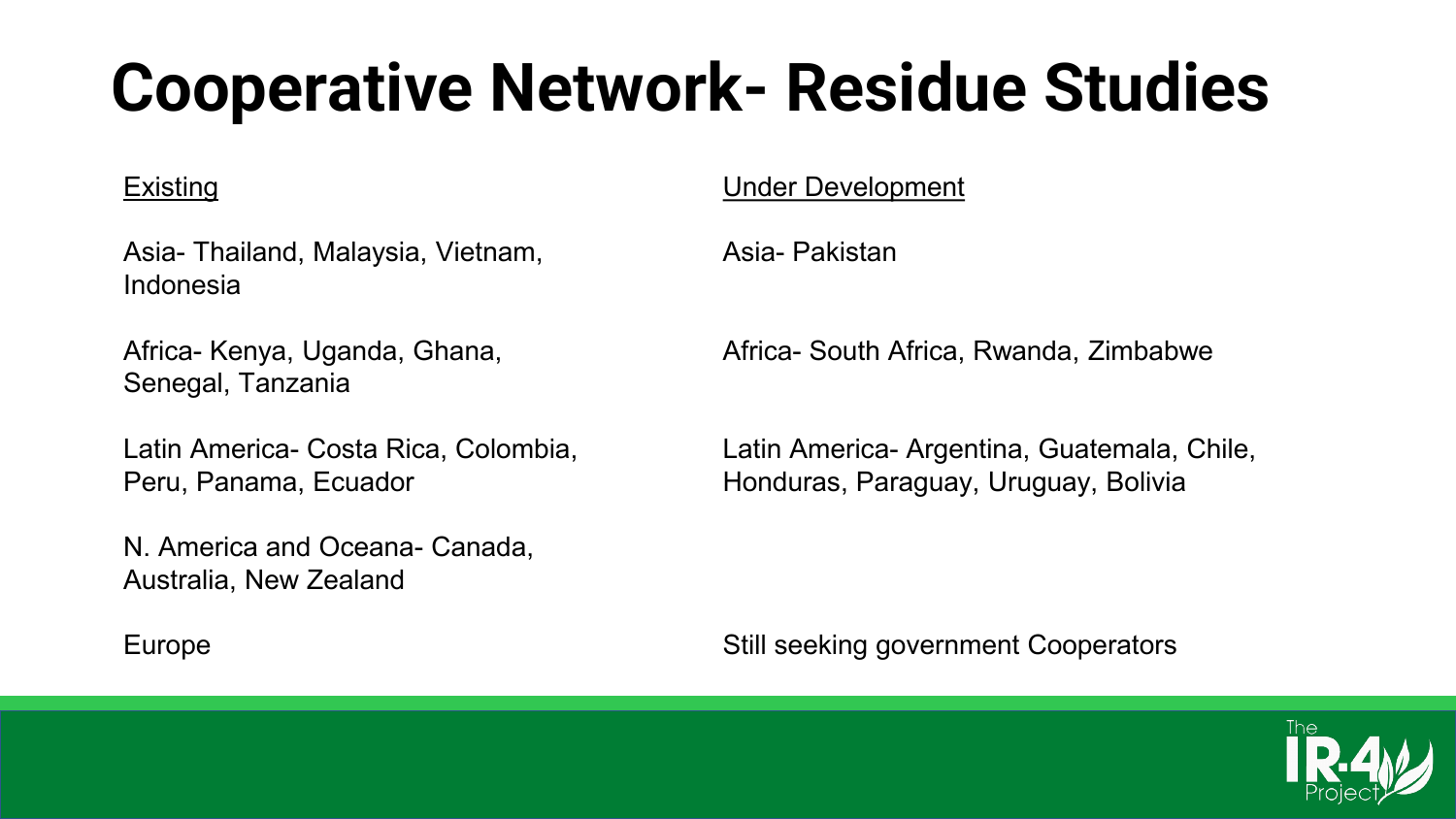## **Prioritization Workshops**

- Global Minor Use Prioritization Workshop- Fall 2020
- Asia- December 2021
- Latin America September 2022(Aug 2<sup>nd</sup> Registrant input)

Minor Use Foundatio

- Africa- Late 2022
- Global Minor Use Prioritization Workshop and Global Minor Use Summit- Fall 2023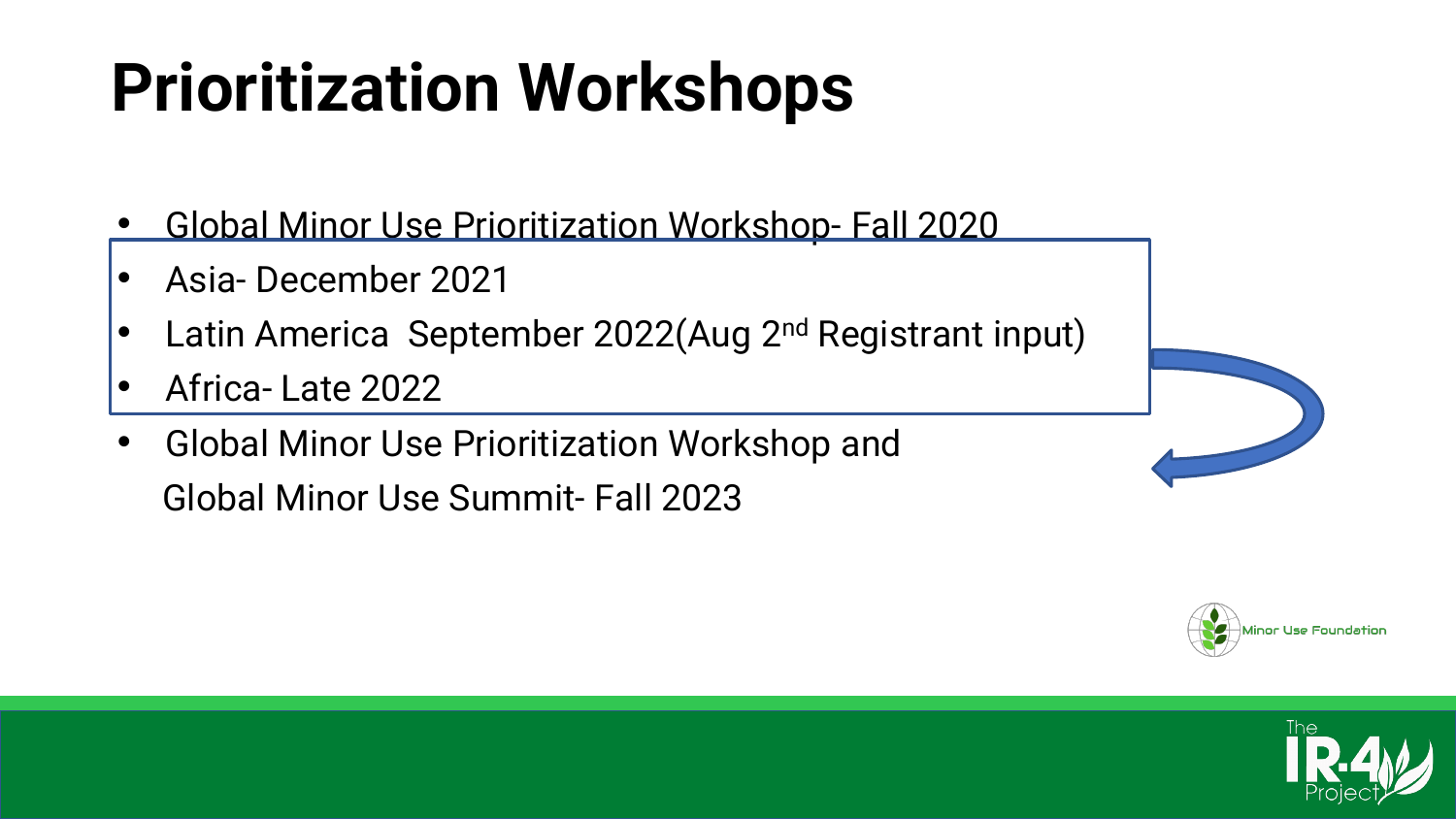

#### **Status of Global Minor Use Workshop Priorities**

| Crop                  | <b>Pest</b>                          | <b>Top Solution</b>                  | <b>Funded</b> |
|-----------------------|--------------------------------------|--------------------------------------|---------------|
| Tomato                | <b>Tuta-Leafminer</b>                | No solution identified               |               |
| <b>Raspberry</b>      | <b>SWD</b>                           | No solution identified               |               |
| <b>Dry Bulb Onion</b> | Downy Mildew                         | No solution identified               |               |
| <b>Blueberry</b>      | <b>SWD</b>                           | MBI-203 (Efficacy only on hold)      |               |
| <b>Hops</b>           | <b>Downy Mildew</b>                  | Fluoxapiprolin (Efficacy<br>studies) | $\checkmark$  |
| <b>Green onion</b>    | Downy mildew                         | Metalaxyl-M (no CODEX MRL)           |               |
| <b>Avocado</b>        | Phytophthora                         | Ethaboxam                            | $\checkmark$  |
| <b>Coffee</b>         | <b>Coffee Berry Borer</b>            | Indoxacarb                           | $\checkmark$  |
| <b>Mango</b>          | Anthracnose<br>Picoxystrobin         |                                      | $\checkmark$  |
| <b>Passion fruit</b>  | Leafhopper, mealy bug, scale insects | Sulfoxaflor                          | $\checkmark$  |
| <b>Pineapple</b>      | Phytophthora                         | Ethaboxam                            | $\checkmark$  |
| <b>Eggplant</b>       | Thrips palmi                         | No solution identified               |               |
| <b>Passion fruit</b>  | Alternaria                           | Propiconazole                        | $\checkmark$  |
| <b>Okra</b>           | Thrips, Fall Army worm               | No solution identified               |               |

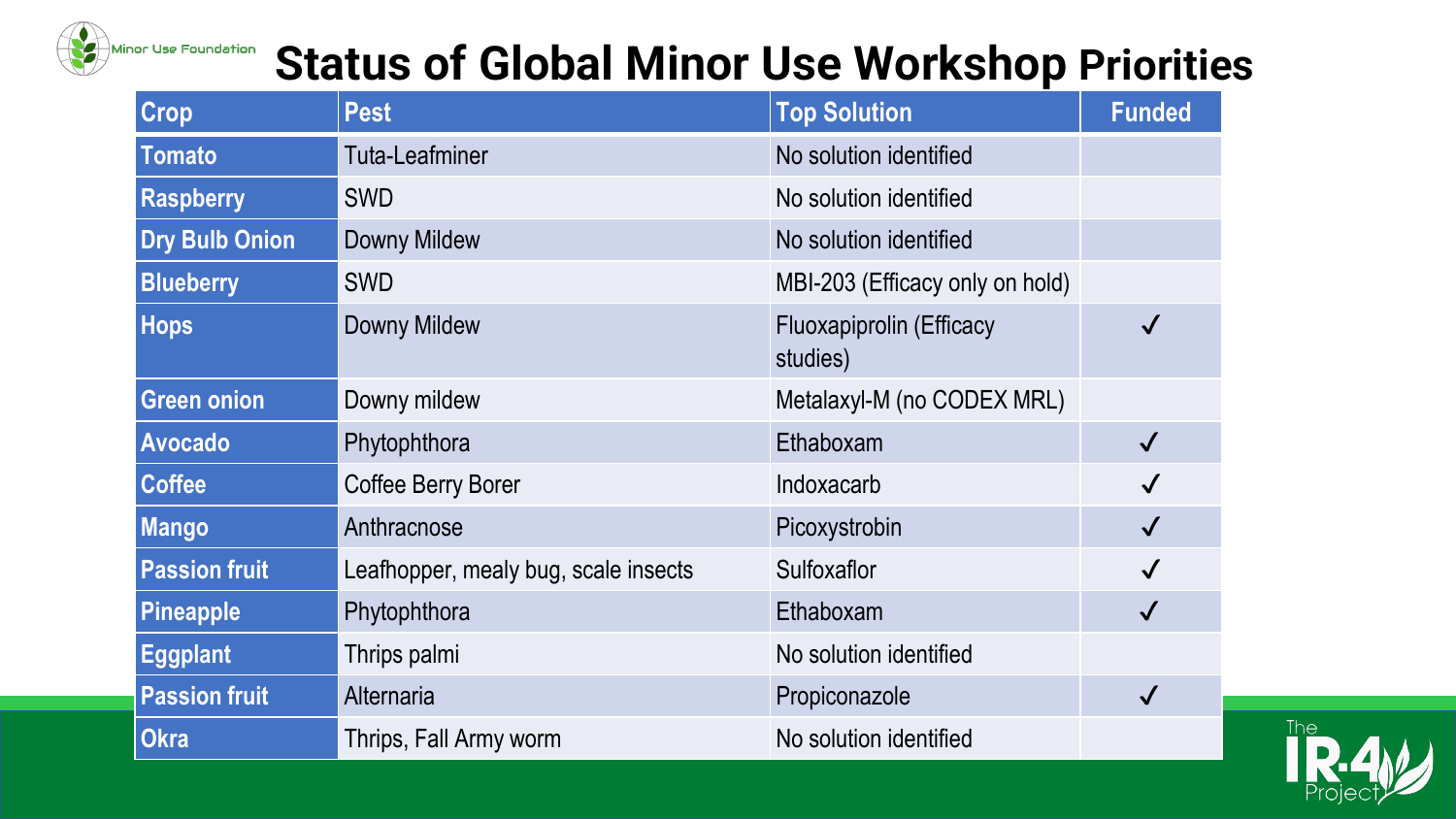

Asia Regional Priority Setting Workshop. <https://minorusefoundation.org/events/2021-asian-psw/>

Funded by JMPR/FAO to the MUF.

There was online voting, subsequent ranking and a discussion consensus workshop on December 2nd.

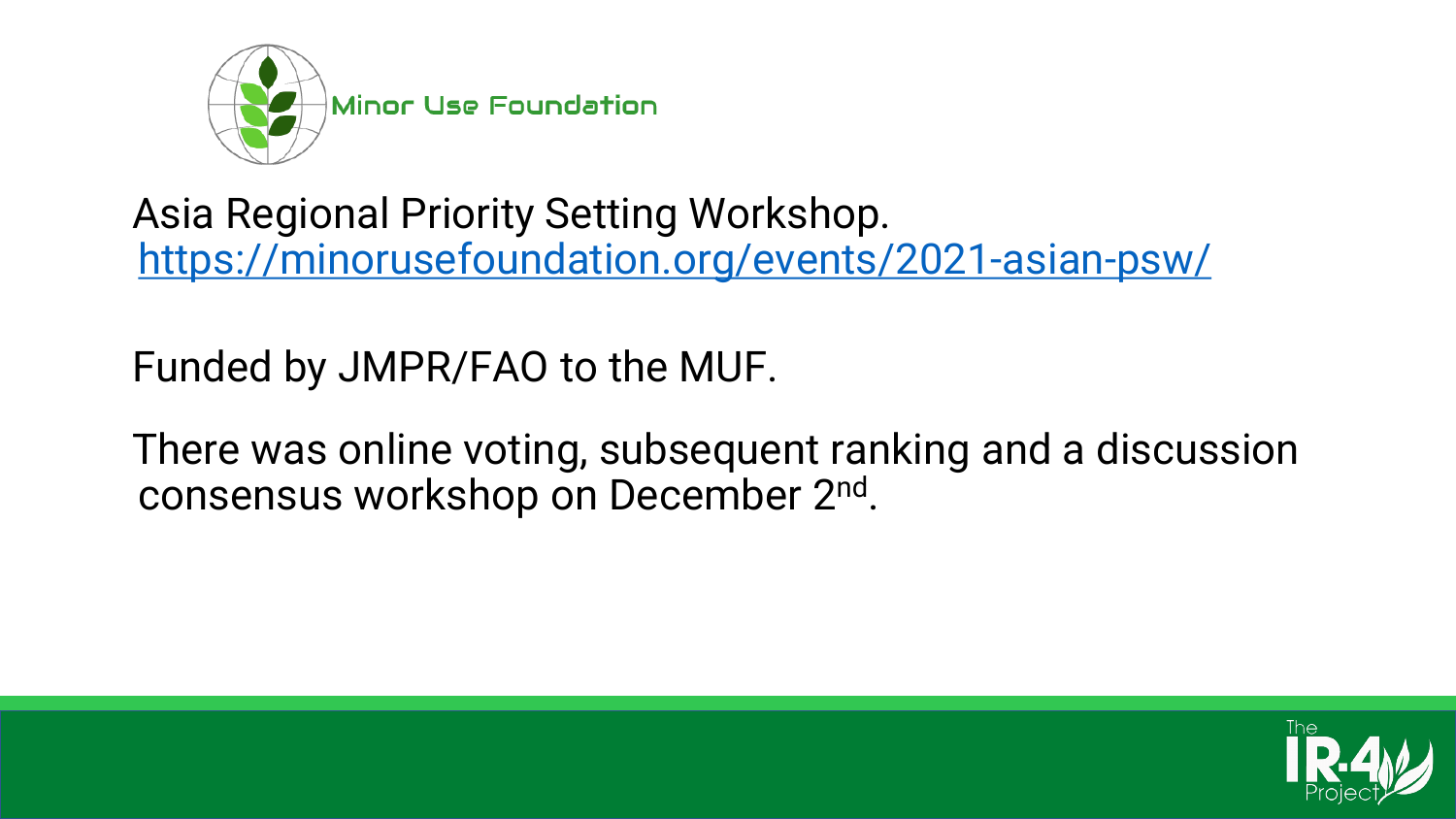

#### **Asian Priority Workshop Results- Fruit and Nut**

| Priority         | Crop          | <b>Pest Common</b><br><b>Name</b> | <b>Pest Scientific Name Site</b>               |       | <b>Country</b>     | Active Ingredient*                                                  |
|------------------|---------------|-----------------------------------|------------------------------------------------|-------|--------------------|---------------------------------------------------------------------|
| $\vert$ 1        | Mango         | <b>Fruit flies</b>                | Bactrocera sp.                                 | field | BD, ID, KH, PK, VN | Spinosad (Existing data)                                            |
| $\vert$ 2        | Cashew        | Aphids                            | Aphididae                                      | field | <b>KH</b>          | thiamethoxam + lambda-cyhalothrin                                   |
| 3                | Mango         | Anthracnose                       | Glomerella cingulata and<br>Colletotrichum sp. | field | <b>VN</b>          | Pydiflumetofen, pydiflumetofen +<br>difenoconazole, florylpicoxamid |
| $\vert 4$        | Durian        | Phytophthora                      | Phytophthora spps.                             | field | <b>VN</b>          | fosetyl-aluminum, oxathiapiprolin                                   |
| 5                | <b>Durian</b> | Seed borer                        |                                                | field | TН                 | beta-cyfluthrin                                                     |
| $6 \overline{6}$ | Banana        | Fusarium                          | Fusarium sp.                                   | field | MY, VN             | penthiopyrad                                                        |
| $\vert$ 7        | Mango         | <b>Thrips</b>                     | Scirtothrips sp.                               | field | TH                 | spidoxamat mixture                                                  |
| 8                | Papaya        | Mealybugs                         | Paracoccus marginatus                          | field | ID, MM             | sulfoxaflor                                                         |



\* Registrant support yet to be confirmed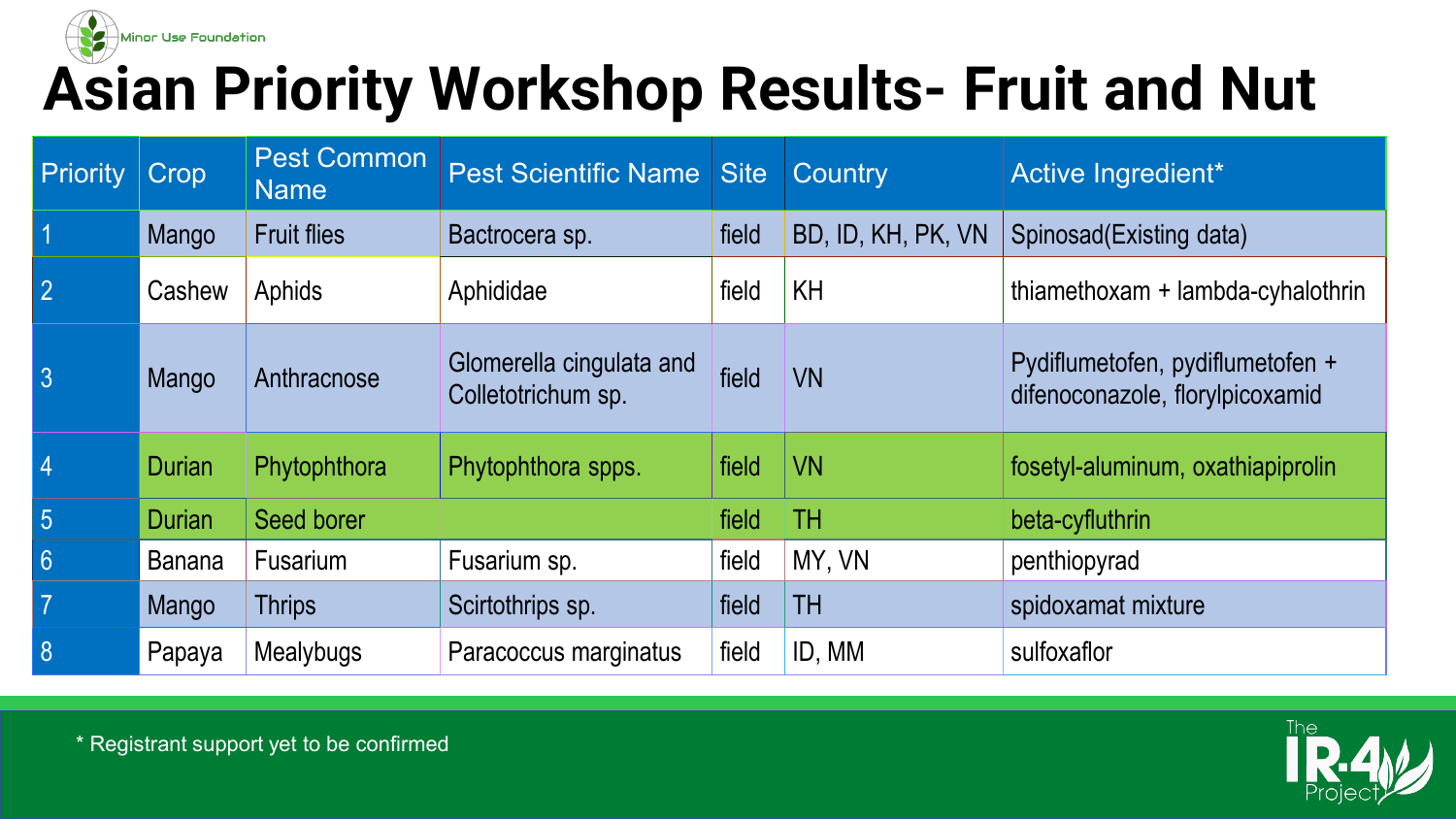

| <b>Priority</b> | <b>Crop</b>      | <b>Pest</b><br><b>Common</b><br><b>Name</b> | <b>Pest Scientific Name</b> | <b>Site</b> | <b>Country</b> | <b>Active Ingredient*</b>                                                          |
|-----------------|------------------|---------------------------------------------|-----------------------------|-------------|----------------|------------------------------------------------------------------------------------|
|                 | Corn,<br>sweet   | <b>Caterpillars</b>                         | Helicoverpa sp.             | field       | ID, KH, MM     | spinetoram                                                                         |
| $\overline{2}$  | Pepper,<br>chili | Anthracnose                                 | Colletotrichum sp.          | field       | PK, VN         | Florylpicoxamid,<br>fluopyram + trifloxystrobin,<br>trifloxystrobin + tebuconazole |
| $\overline{3}$  | <b>Melon</b>     | <b>Thrips</b>                               | Thrips palmi                | greenhouse  | BN, MY         | spinetoram                                                                         |
| $\overline{4}$  | <b>Melon</b>     | Leaf spots                                  | Colletotrichum cucumerinum  | greenhouse  | <b>BN</b>      | florylpicoxamid                                                                    |
| $5\phantom{1}$  | <b>Basil</b>     | <b>Whiteflies</b>                           | Bemisia tabaci              | field       | LA             | sulfoxaflor                                                                        |
| $6\phantom{a}$  | <b>Shallot</b>   | Armyworms                                   | Spodoptera exigua           | field       | ID             | spinetoram, methoxyfenozide                                                        |
| $\overline{7}$  | Cabbage          | Club root                                   | Plasmodiophora brassicae    | field       | <b>VN</b>      | fluazinam <sup>*</sup>                                                             |



\* Registrant support yet to be confirmed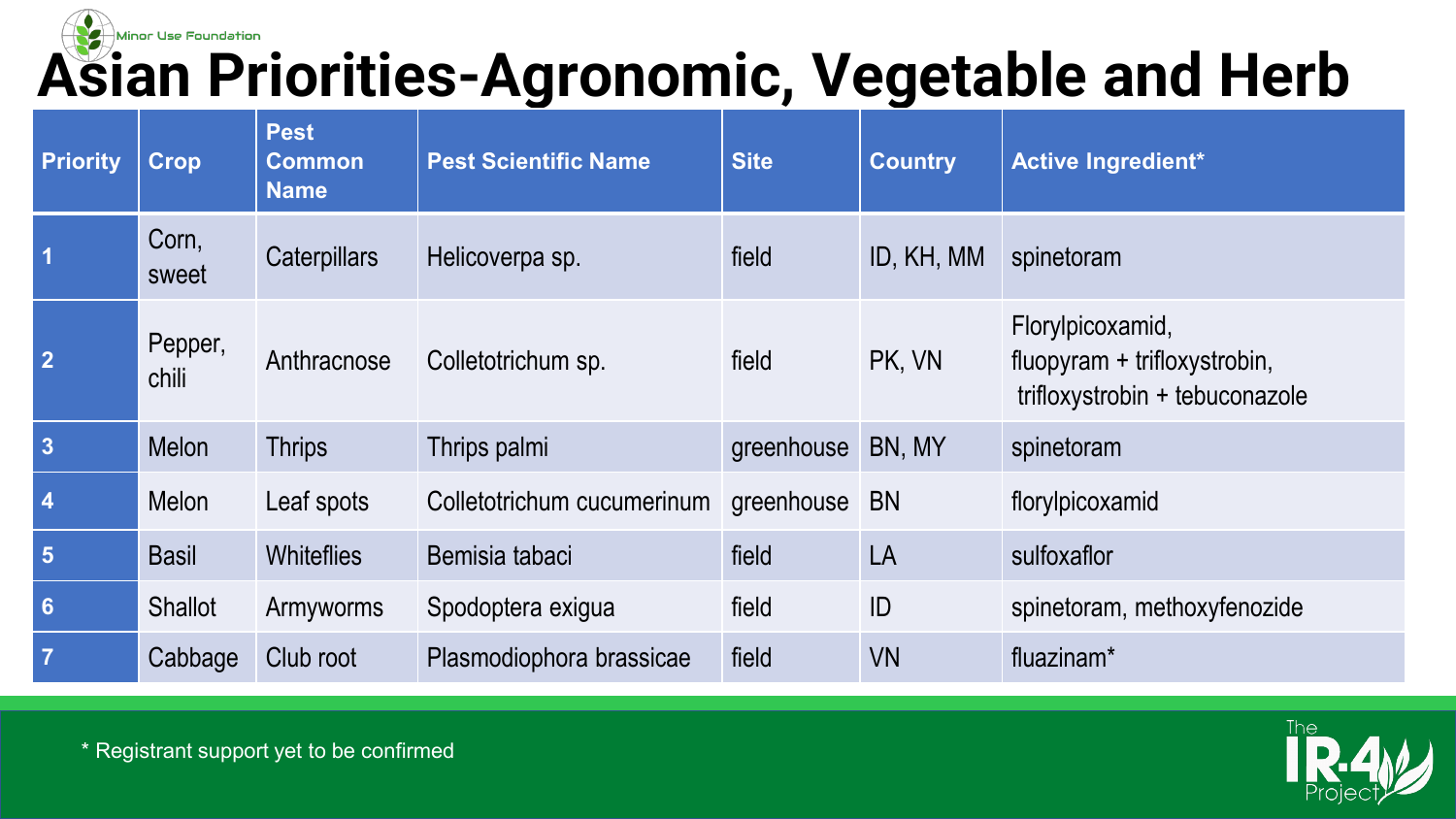- IR-4 Majority data already generated.
- MUF Funding additional trials through USDA-FAS
- CERSA Funding additional trials through USDA-FAS International Cooperators to generate additional data

Combine data to pursue CODEX MRL on existing US registration or registration pending.

Ken Samoil- Previously with IR-4



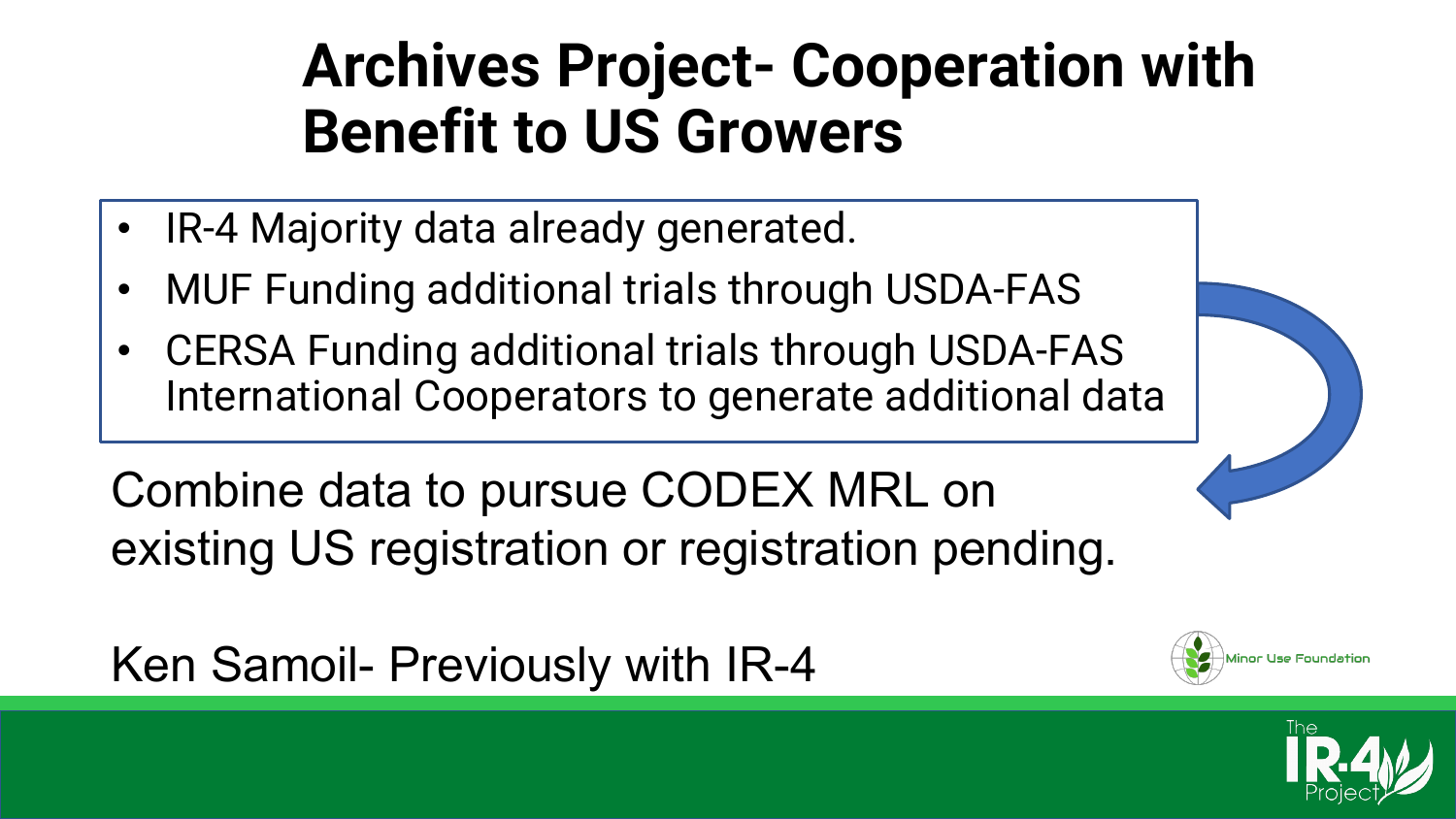

Studies supporting global priorities

|                   |                       |                     | <b>Codex Trial</b> | <b>Additional</b> |                                              |
|-------------------|-----------------------|---------------------|--------------------|-------------------|----------------------------------------------|
| Crop              | <b>Al</b>             | #Independent Trials | <b>Requirement</b> |                   | Trials Needed   IR-4/EPA/Registration status |
| <b>Cucumber</b>   |                       |                     |                    |                   |                                              |
| (GH)              | <b>Flutianil</b>      | 6                   | 8                  |                   | Study complete; not submitted                |
| <b>Blueberry</b>  | Spinetoram            |                     | 4                  | $\overline{0}$    | Study complete; use registered -             |
|                   |                       |                     |                    |                   | Codex MRL < US tolerance                     |
| <b>Blackberry</b> | Cyantraniliprole      | $\overline{2}$      | 4                  | $2^*$             | Study complete; use registered               |
| <b>Raspberry</b>  | Cyantraniliprole      | $\overline{2}$      | 4                  | $2^*$             | Study complete; use registered               |
|                   |                       |                     |                    |                   | Study in progress; final report in QA        |
| <b>Parsley</b>    | <b>Difenoconazole</b> | $\geq 4$            | 4                  | 0                 | review                                       |
| <b>Strawberry</b> | Oxathiapiprolin       | 10 <sup>°</sup>     | 8                  | $\overline{0}$    | Study complete; use registered               |
|                   | Fluopyram +           |                     |                    |                   | Studies in progress; all data received       |
| <b>Guava</b>      | Tebuconazole          | $\overline{4}$      | 4                  | $0***$            | at IR-4 HQ. Fluopyram is already             |
|                   | Fluopyram +           |                     |                    |                   | scheduled at JMPR, but not                   |
| Pomegranate       | Tebuconazole          | 4                   | 4                  | $0**$             | tebuconazole.                                |

may be completed based on studies from AAFC

\*\* may need flesh and peel study

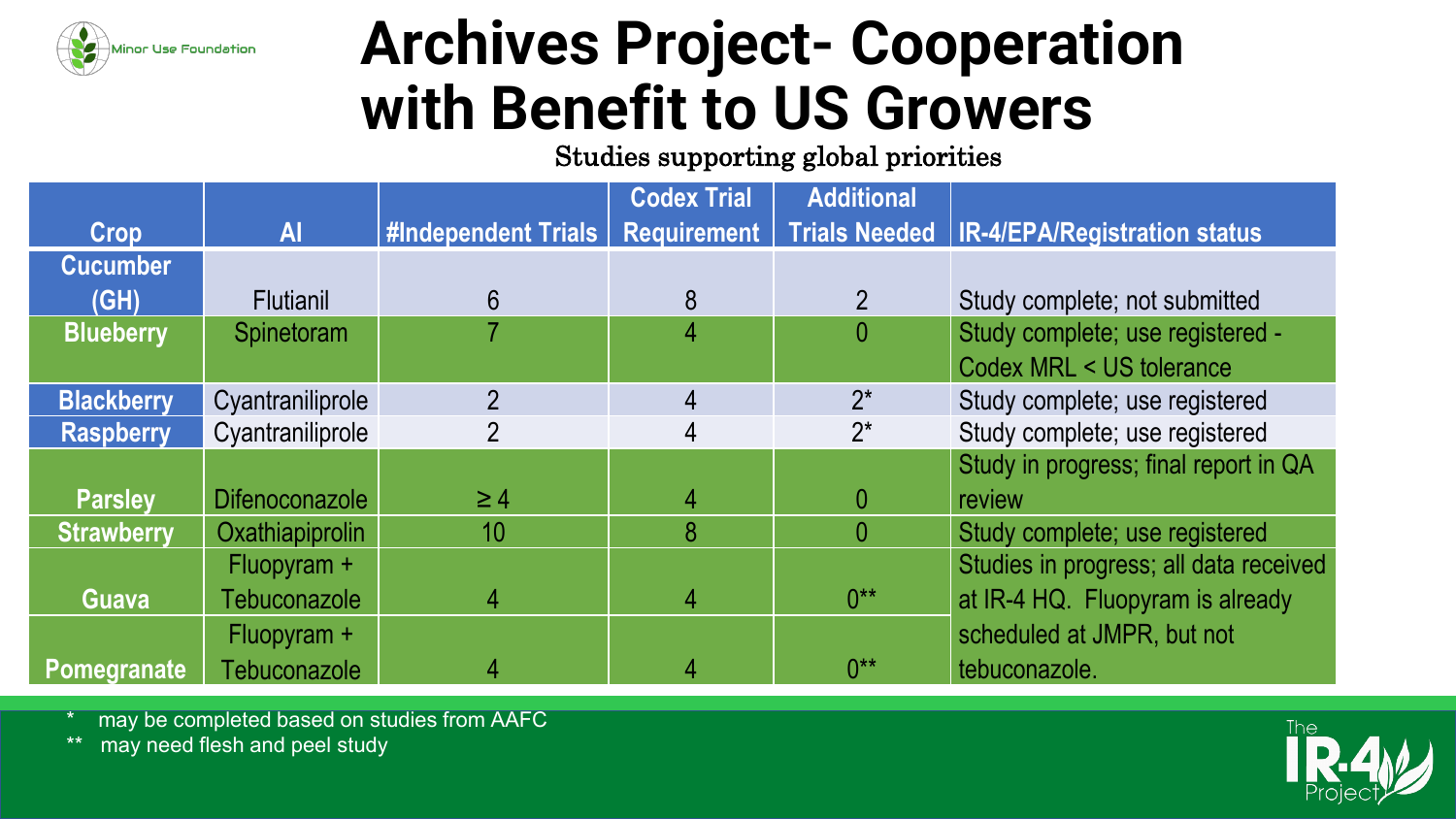Additional studies supporting new uses on temperate crops

|                       |                   | #Independent   | <b>Codex Trial</b> | <b>Additional</b>            |                                  |
|-----------------------|-------------------|----------------|--------------------|------------------------------|----------------------------------|
| <b>Crop</b>           | Al                | <b>Trials</b>  | <b>Requirement</b> | <b>Trials Needed   Notes</b> |                                  |
| <b>Blueberry</b>      | <b>Buprofezin</b> | 6              |                    |                              | Study complete; NOF issued       |
| <b>Cantaloupe</b>     | Ethaboxam         | 9              | 8                  | $0**$                        | Study complete; use registered   |
| <b>Cranberry</b>      | <b>Bifenthrin</b> | 5 <sup>5</sup> |                    |                              | Study complete to support export |
|                       |                   |                |                    |                              | markets; NOF issued              |
| <b>Hops</b>           | Sulfoxaflor       | 4              |                    |                              | Study complete; not submitted    |
| <b>Kiwifruit</b>      | <b>Bifenthrin</b> | 5              | 5                  | $0***$                       | Study complete; not submitted    |
| <b>Mustard Greens</b> | Chlorothalonil    | 8              |                    |                              | Study complete; not submitted    |
| <b>Summer Squash</b>  | Ethaboxam         | 9              | 5                  |                              | Study complete; use registered   |
| <b>Sunflower</b>      | <b>Novaluron</b>  | 8              | 8                  |                              | Study complete; use registered   |
| <b>Tomato</b>         | <b>Fluazinam</b>  | 12             |                    |                              | Study complete; NOF issued       |



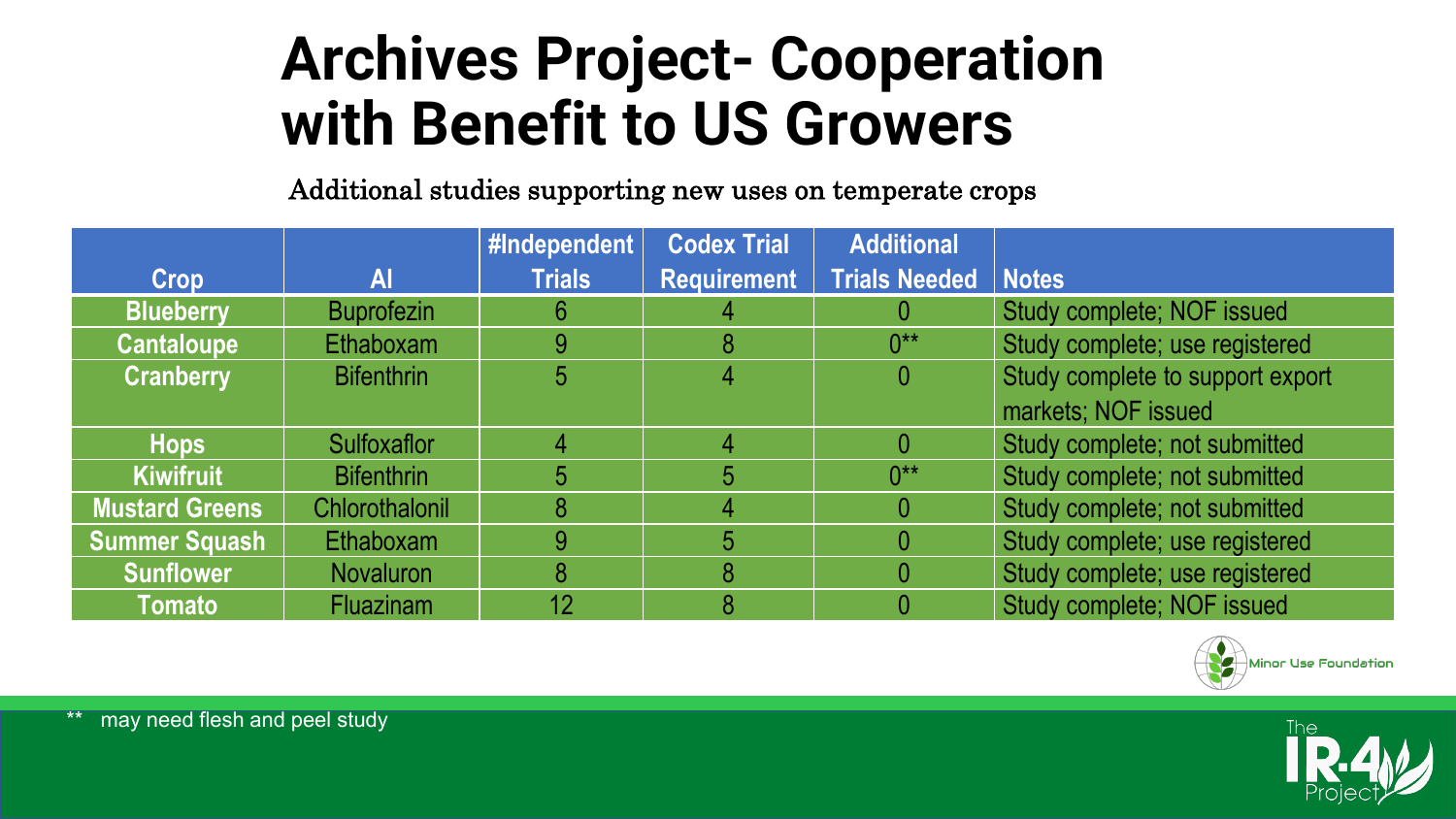Additional studies supporting new uses on tropical crops

|                     |                     | #Independent  | <b>Codex Trial</b> | <b>Additional</b>     |                                    |
|---------------------|---------------------|---------------|--------------------|-----------------------|------------------------------------|
| <b>Crop</b>         | Al                  | <b>Trials</b> | <b>Requirement</b> | Trials Needed   Notes |                                    |
| <b>Avocado</b>      | <b>Novaluron</b>    | 6             |                    | $0^{**}$              | Study complete; use registered     |
| <b>Avocado</b>      | <b>Clofentezine</b> |               |                    | $0^{**}$              | Study complete; use registered     |
| <b>Guava</b>        | <b>Clofentezine</b> |               |                    | $0^{**}$              | Study complete; use registered     |
| Lychee              | <b>Novaluron</b>    |               |                    | $1**$                 | Study complete; use registered     |
| <b>Okra</b>         | <b>Clethodim</b>    |               | 5                  | $\overline{0}$        | Study complete; use registered     |
|                     |                     |               |                    |                       | Study in progress; near completion |
| Papaya              | Cyantraniliprole    |               |                    | $0***$                | of analytical phase                |
| <b>Papaya</b>       | <b>Fluazinam</b>    | 5             | 5                  | $0**$                 | Studies complete; NOF issued       |
| <b>Passionfruit</b> | Propiconazole       |               |                    | $0^{**}$              | Study in progress                  |



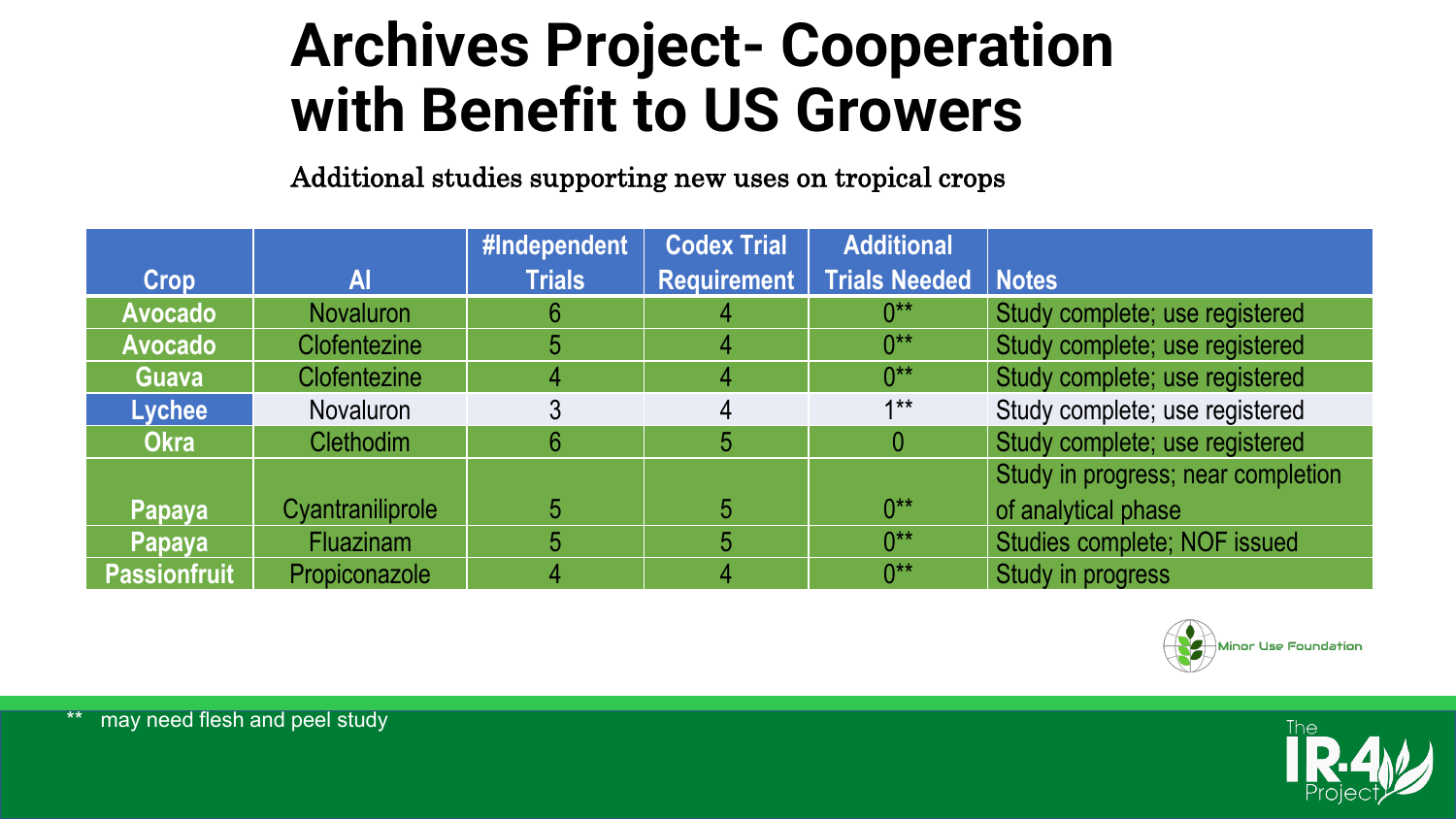Studies suggested for CERSA grant

|                  |                   |               |                    | <b>Additional</b> |                                |
|------------------|-------------------|---------------|--------------------|-------------------|--------------------------------|
|                  |                   | #Independent  | <b>Codex Trial</b> | <b>Trials</b>     |                                |
| Crop             |                   | <b>Trials</b> | <b>Requirement</b> | <b>Needed</b>     | <b>Notes</b>                   |
| <b>Almond</b>    | Chlorothalonil    |               | 4                  |                   | Study complete; not submitted  |
| <b>Banana</b>    | Acequinocyl       |               |                    | $3***$            | Study complete; NOF issued     |
| Fig              | <b>Buprofezin</b> |               | $\overline{4}$     |                   | Study complete; use registered |
| Pomegranate      | Flonicamid        |               | 4                  | $1**$             | Study complete; not submitted  |
| <b>Sunflower</b> | <b>Flonicamid</b> |               | 8                  |                   | Study complete; use registered |



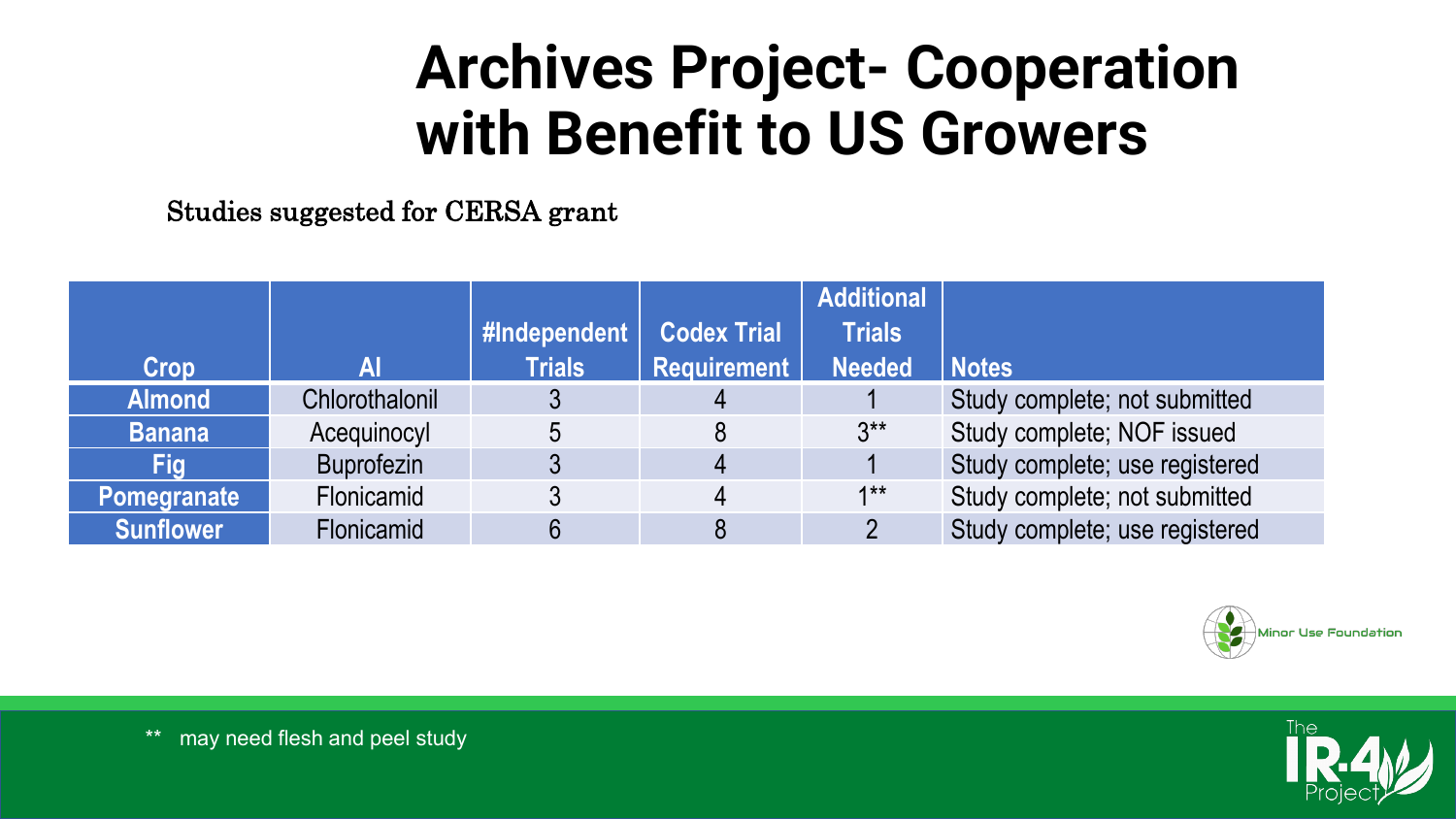## **Import MRLs for US Exports to ASEAN**

Import MRL candidates for crops from the US to ASEAN. Credits to Matt Lantz (Bryant Christie) Jamin Huang- CERSA

| <b>Pesticide</b>           | <b>Commodity</b>   | US tolerance<br>(ppm) | <b>Codex MRL</b><br>(ppm) | <b>ASEAN MRL</b><br>(ppm) | <b>Proposed</b><br><b>iMRL</b><br>based on |
|----------------------------|--------------------|-----------------------|---------------------------|---------------------------|--------------------------------------------|
| <b>Chlorantraniliprole</b> | Hop                | 40                    | 40                        |                           | <b>Codex MRL</b>                           |
| zeta-cypermethrin          | <b>Blueberries</b> | 0.8                   | $\overline{\phantom{a}}$  |                           | <b>US tolerance</b>                        |
| Spinetoram                 | <b>Cherries</b>    | 0.3                   | 0.09                      |                           | <b>US</b> tolerance                        |





**Center of Excellence for Regulatory Science in Agriculture**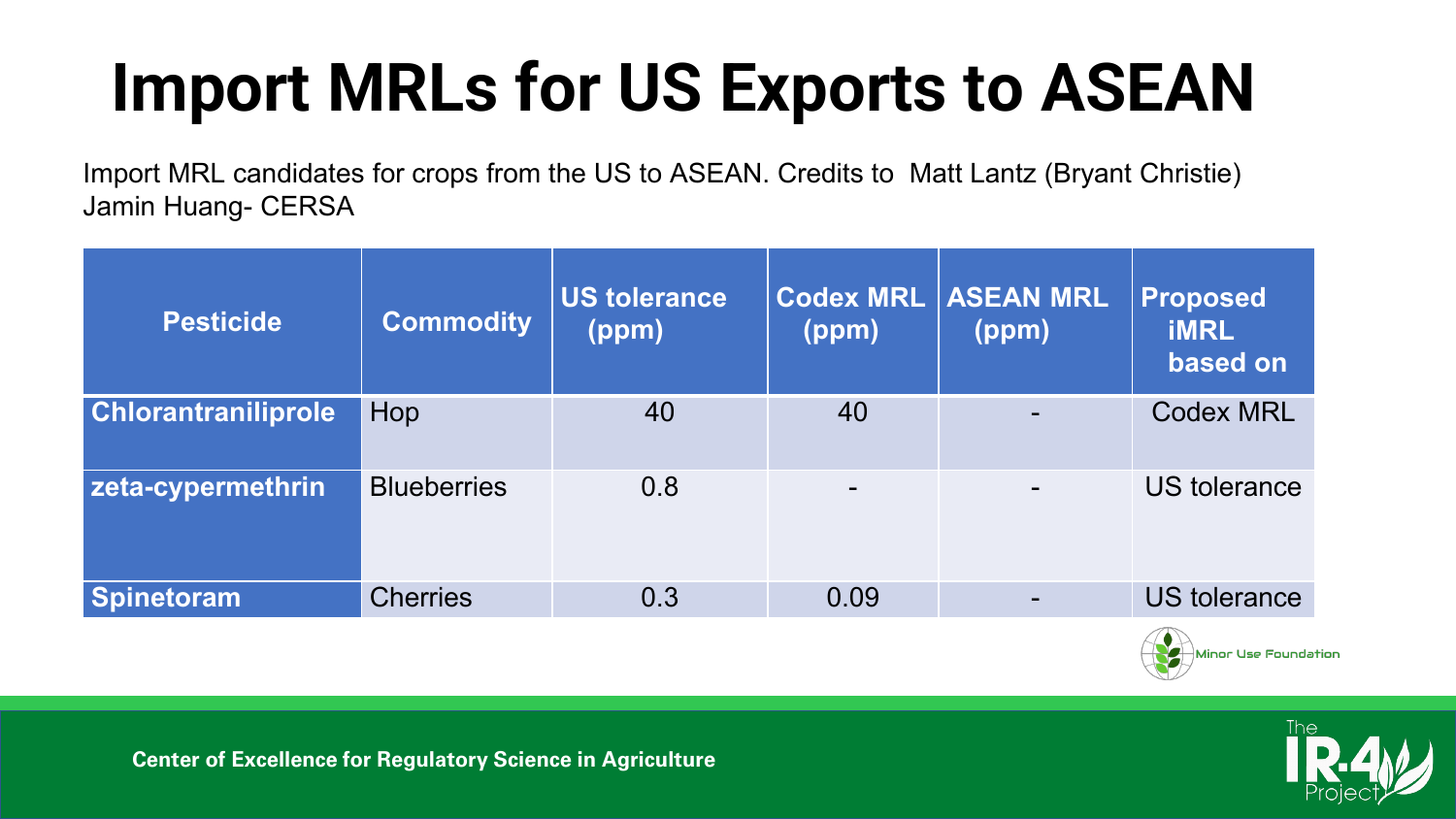### **JMPR Rejection Rate Analysis**

• Ken Samoil-Covered 2010 to 2019, 162 chemicals and 3,789 new crop uses

All JMPR 77% Accepted, 23% rejected.

IR-4 91% Accepted 9% Rejected(Pyriproxifen/Banana Costa Rica GAP and label mismatch. Company has corrected label and needs to be submitted to JMPR).

#### Main causes of rejection:

Study GAP and label mismatch(50%), not enough trials(34%), not all residues analyzed(4%), Other- Insufficient toxicology data, Storage stability issues. Minor Use Foundatior